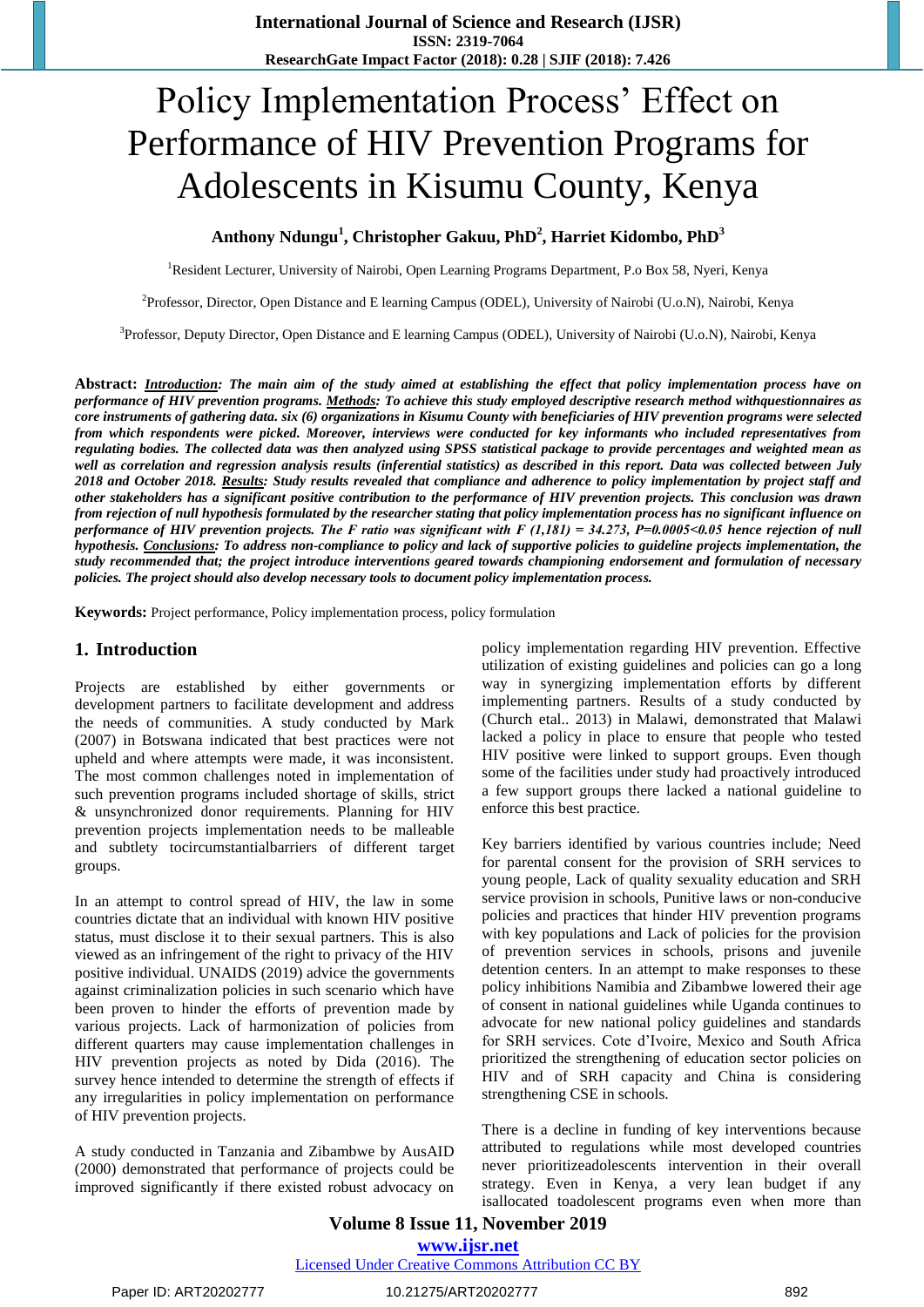300,000 adolescents are living with HIV in the country today (NACC, 2018).Equally alarming, is that most countries are running HIV prevention programs on external funding. With such tends, sustainability of such programs cannot be guaranteed and may end up 'boomeranging'' on them.

#### **Objectives of the Study**

The study was seeking to determine, extent of effects of policy and guidelines implementation processes on HIV prevention projects performance.

### **Hypothesis**

The researcher hypothesized that

 $H<sub>1</sub>$ : Policy implementation process affects HIV prevention programs performance in Kisumu County.

# **2. Conceptual Framework**

The conceptual framework in this study therefore exhibits the association between policy implementation and HIV prevention program"s performance as presented in Figure 2 below.

# **3. Methodology**

The need to utilize both qualitative and quantitative data prompted for used of mixed mode approach for this study. Descriptive research design was used. Alan (2009) posits that a researcher is guided by the ontological, epistemological, axiological, and methodological orientations. In this study both quantitative and qualitative aspects of the projects performance were investigated justifying the need for pragmatism.This was intended to createmore exposure of the policy implementation process as practiced by HIV prevention projects for adolescents and the stakeholder"s perspective of the practice in order to draw important lessons for health project's implementation.

The sample (354 respondents) were drawn from the 4 different organizations implementing HIV prevention projects in Kisumu County. The composition of respondents included primary beneficiaries (adolescents enrolled in the projects), project managers/officers, M&E managers/ officers, policy regulators and social protection officers from the children"s department.Because the number of organizations was too small to be sampled, a census of the organizations is preferable rather than a sample (Mugenda & Mugenda, 1999). This means that the key respondents were drawn from all the selected organizations. After determining the sample size using a formula specified by Morgan (1970), proportional allocation was used to evenly obtain responses from chosen organizations targeting 8% from each institution. Stratified sampling application ensuredequal and even representation. The study used different organizations from which respondents were picked from as strata. To ensure proportionality in each stratum, picking was done autonomously in a similar ratio across. Questionnaires were utilized as core instruments of data collection.Pilot testing was also conducted. Data collected was analyzed using SPSS statistical package software.

Permit to conduct this research was obtained from National commission of science, Technology and Innovation (NACOSTI). This is Kenya"s national body responsible for regulating research among various practitioners and institutions involved in research. Data used in this research was collected between July 2018 and October 2018.

# **4. Results and Discussion**

After obtaining means correlation analysis was done using Person"s Product Moment. Regression analysis was the conducted to establish the relationship between policy implementation and HIV programs efficiency.320 questionnaires (90.6%) were returned which was adequate for this study. Richardson (2005) indicated that a response rate of 60% and above is both desirable and achievable in social sciences though in some cases it could go lower.

#### **Distribution of respondents by gender**

Respondents indicated whether they were either male or female on the data collection tools. Most projects tend to offer services with inclination on female gender since young girls are considered to be more vulnerable than boys

Data from table 4.1 above shows that 55.3% were female and 44.7% recorded as male. The gender spread recorded was favorable providing a reasonably inclusive environment for both boys and girls to be included in the study in good proportions

#### **Tests for Statistical Assumptions and Analysis of Likert-Type Data**

Normality tests, Type I&II errors control which occur due to the wrong interpretation of results during tests of various statistics are discussed in this segment. Also, application of Likert Scale is also explained in this section.

#### **Normality test**

Most parametric tests are anchored on the assumption that, population under consideration for the study is normally distributed. When this assumption is not true, any conclusion derived from it cannot be taken in as accurate and reliable (Thode, 2002). This study used Shapiro-Wilk W test to test for normality.

#### **Control of Type I Error and Type II Error**

Type I results from wrongly rejecting the null hypothesis while the vice versa is true for Type II error (Larry, 2013). In this study, Type I error was minimized by using a confidence level of 95% implying that the standard variate was 1.96 and the sample proportion (p) was less than or equal to 0.05 as recommended by Larry (2013). Type II error was controlled by drawing a substantialsample size (358) as recommended by Sekaran"s (2003) sample size criterion.

#### **Analysis of Study Variables**

Theoretical review conducted, indicated that policy implementation process is a pointer of project performance. Composite mean recordedwas 4.04 % with a standard deviation of 1.045 indicating that the policy implementation processis truly a function of performance of HIV prevention projects. Results were as highlighted in Table 4.2

**Volume 8 Issue 11, November 2019 www.ijsr.net** Licensed Under Creative Commons Attribution CC BY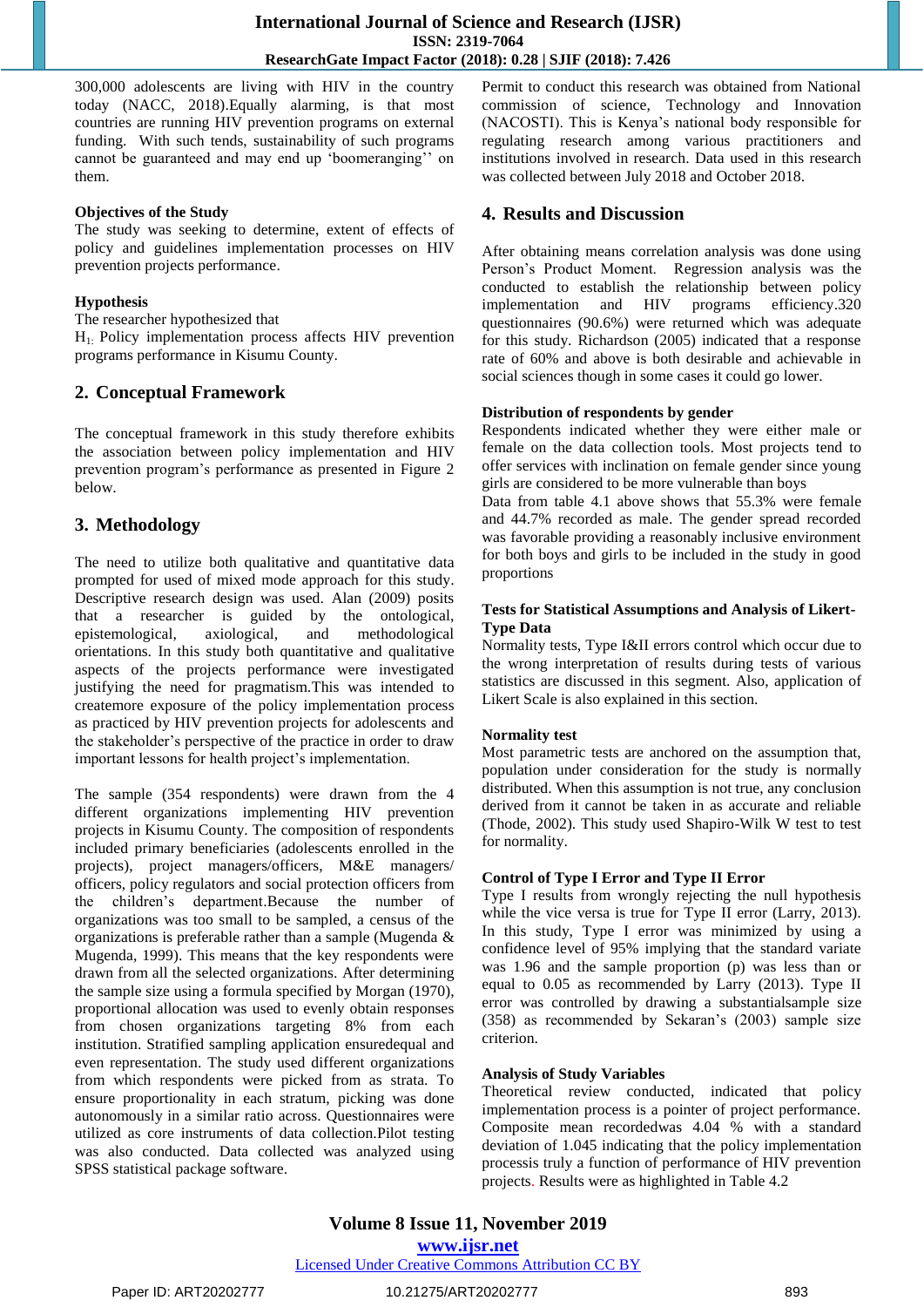Results in table 4.2 indicate that majority strongly agreed 123 (38.4%) & agreed 118 (36.9%) on items regarding performance of programs while 33 (10.3%) and 9 (2.8%) represents those who had a contrary opinion regard the performance of programs. 37(11.6%) neither agreed or disagreed hence recorded as neutral. A composite mean of4.04 and S.D of 1.045 were recorded. This implied that most respondents  $272$  (76%) with mean = 4.04 were supporting the opinion that policy implementation process has an effect on performance of HIV prevention projects being studied.

#### **Correlation Analysis**

To test the relationship between dependent and independent variables, Pearson"s Product coefficients was used to test a null hypothesis that "policy implementation processdoesn"t have an effect on performance of HIV prevention projects. The interpretation of Pearson"s Product Moment Correlation coefficients was based on Rartner(2009) interpretation which guides as follows: a weak correlation  $0.10 \le r \le 0.29$ ; in a moderate correlation,  $+0.30$  >r< 0.49; and a strong correlation,  $0.5 \leq r$  1.0. Results were as highlighted in Table 4.3 below

Results tabulated above shows that  $r = 0.541 \& P = 0.000$  (P  $< 0.05$ ). Therefore it was concluded that there is a significant correlation between policy implementation process and performance of HIV prevention projects. Policy implementation processaccounted for 54.1% variance in performance of projects hence a unit improvement in policy implementation, translates to a similar percentage improvement in performance of the project. Hypothesis was tested at 95% confidence level using the following model.

 $y = a + b_1X_1 + e$  where;

- y= HIV prevention programs performance
- a=constant
- $β<sub>2</sub>=$  Beta coefficient
- $X_2$ = Policy implementation process

e= error term

The F ratio was F (1,181)=34.273, P=0.0005˂0.05 implying that policy implementation process have significant effect on HIV prevention programs performance. These results justified rejection of null hypothesis concluding that policy implementation process has an effect on HIV prevention programs performance in Kisumu County at 0.05 level of significant.

# **5. Recommendations**

The study noted that there exists major gaps in implementation of existing policies and compliance to available guidelines. It was also established that there"s need for formulation of new policies that are tailored for HIV prevention among adolescents who remains to be the most vulnerable group in transmission of HIV virus. The study therefore makes the following recommendations in policy formulation and implementation to improve performance of projects:

1) Projects to include a component with the objective of advocating for formulation of necessary policies through involvement of key stakeholders who will also ensure the policies are implemented within the scope of the project.

- 2) The projects should develop necessary monitoring tools to capture and track policy implementation such as utilization of standard curriculums for training and standard operating procedures in provision of biomedical services.
- 3) Project management teams should also introduce necessary provisions to provide technical assistance to the field teams. It was noted that there were major knowledge gap

# **6. Conclusion**

The study"s broad objective was to determine the effect of policy implementation process on performance of HIV prevention projects. Results recorded in this paper demonstrated a significant correlation between the two predictor variables. The study however was constrained to HIV prevention projects for general adolescents and therefore further research is encouraged for subset vulnerable groups such as key populations in the same context and adolescents living with disabilities

# **7. Conflict of Interest Statement**

All authors catered for their expenses while engaging in this research using their own savings and no external sources of funding was involved in facilitating the research partially or in whole.

# **8. Financial Disclosure**

- Anthony Ndungu has no financial disclosures
- Prof. Christopher Gakuu has no financial disclosures.
- Prof. Harriet Kidombo has no financial disclosures.

# **References**

- [1] ART Clinical Management of HIV in Children and Adults: 2011 Malawi Integrated Guidelines for Providing HIV Services in ANC, Maternity, Under 5, FP, Exposed Infant/Pre-ART, ART Clinics. Lilongwe, Malawi: Ministry of Health.
- [2] Abudulatif, Jelal. 2001. "Good Governance for Peace, Democracy and Development and the Role of NGOs". Proceedings of the Workshop on the Role of NGOs in the Democratization Process and Peace Building. Addis Ababa: CRDA
- [3] AIDSCAP. 1997. Final Report for the AIDCAP in Rwanda. Rwanda
- [4] Anderson, E.S, Grude, K.V, Hagos, T, Gibbons, T and Wiig, R. 1995. Goal Directed Project Management. London: Coopers and Lybrand.
- [5] Brandon, H.D. and Gray, M. 1970. Project Control Standards 2nd edition. New York: Mason/Charter Publisher Inc.
- [6] Chandra, P. 2002. Projects: Planning, Analysis, Financing, Implementation and Review 5th ed. New Delhi: Tata McGraw-Hill Publishing Company.
- [7] Kliem, R.L. and I.S. Ludin. 1994. The People Side of Project Management. England: Gower Publishing.
- [8] Parrott F., Mwafulira C., Ngwira B., Nkhwazi S., Floyd S., Houben R., … French N. Combining qualitative and

# **Volume 8 Issue 11, November 2019**

**www.ijsr.net**

Licensed Under Creative Commons Attribution CC BY